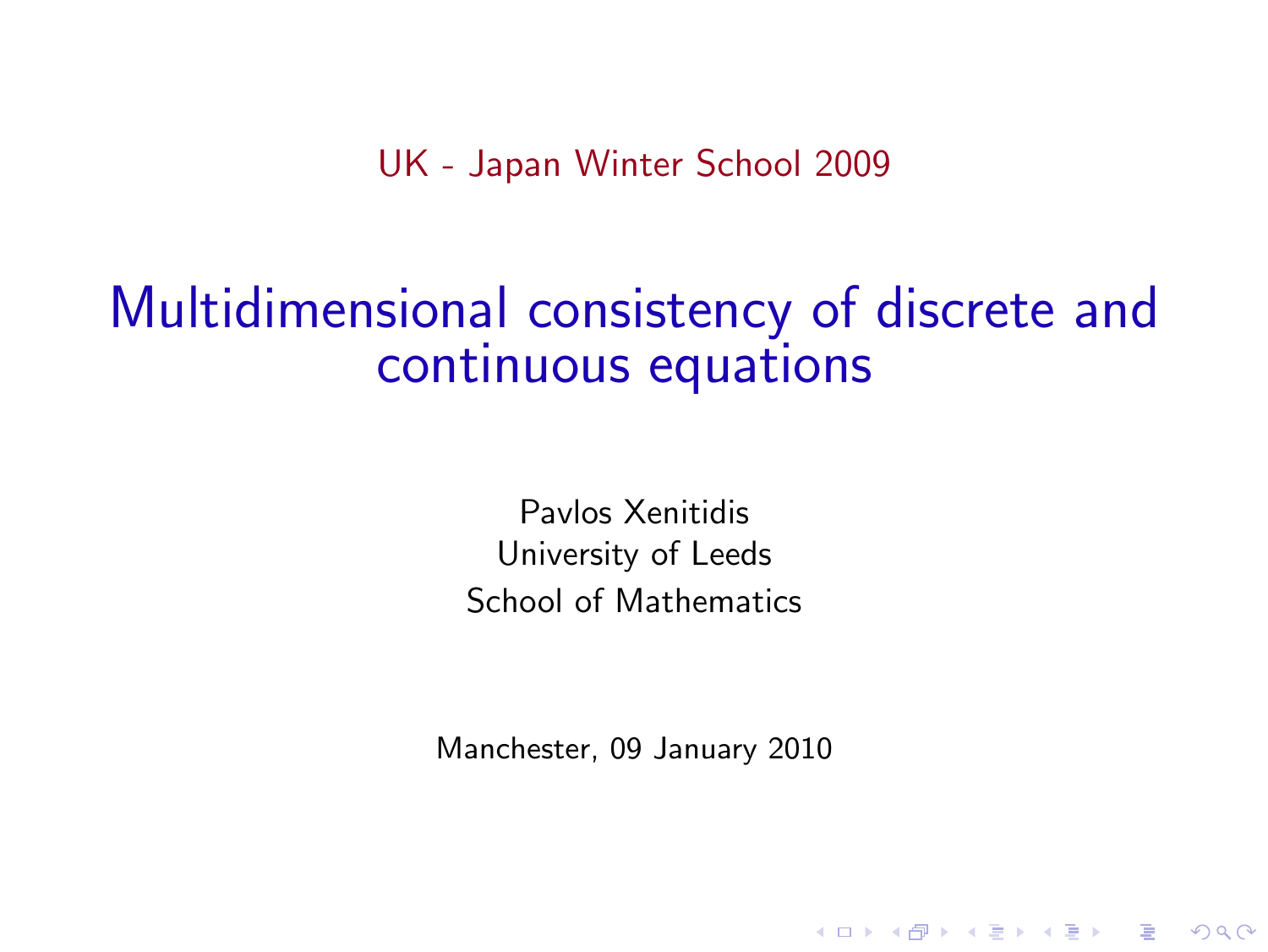## Introduction

Multidimensional consistency of discrete systems

- ① Discrete analog of commuting flows Nijhoff–Walker 2001
- ② Integrability criterion
	- Nijhoff 2002, Bobenko–Suris 2002
- ③ Classification of integrable equations

**KORK ERKER ER AGA** 

Adler–Bobenko–Suris 2003 & 2009

Bobenko A., Suris Yu (2008) Discrete Differential Geometry Integrable Structures *AMS Graduate Studies in Mathematics* 98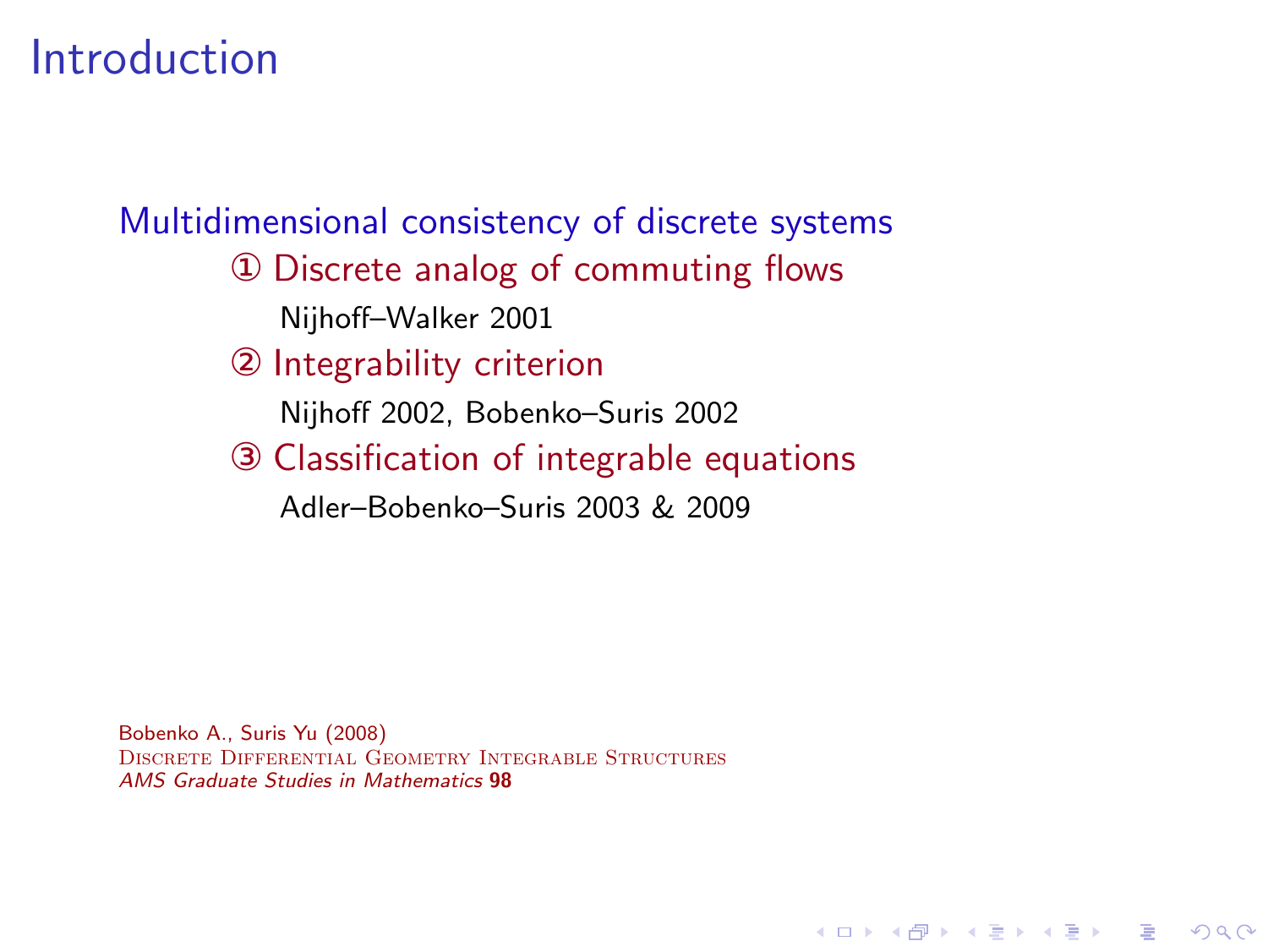## Introduction

#### **Symmetries**

① Symmetry analysis of the ABS equations Tongas–Tsoubelis–X 2007

**KORK EX KEY KEY YOUR** 

- ② Symmetries and Yang–Baxter maps
	- Papageorgiou–Tongas–Veselov 2006
- ③ Hierarchies of symmetries
	- X 2009 & X–Papageorgiou 2009
- ④ Continuous symmetry reductions
	- Tsoubelis-X 2009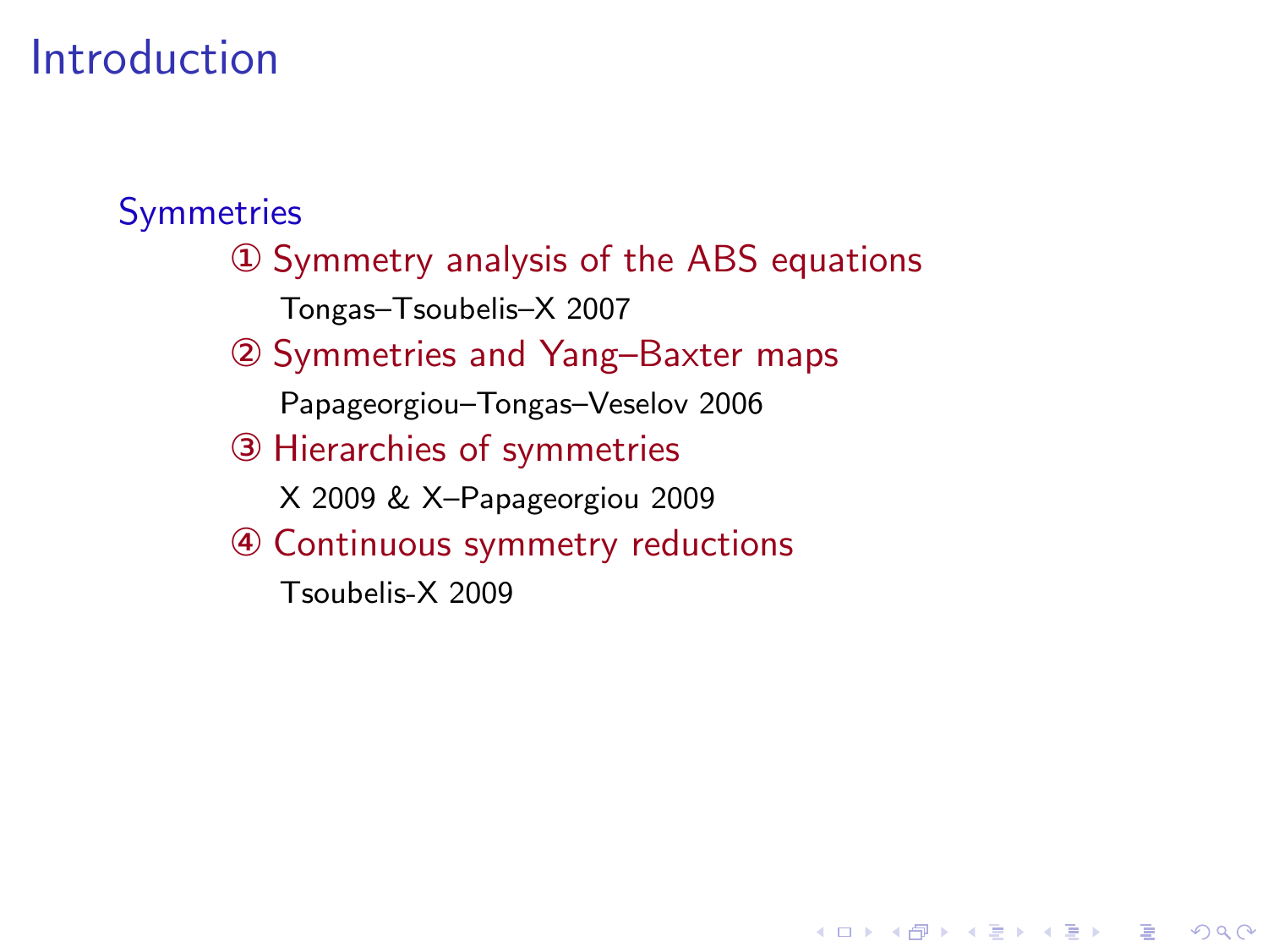#### Introduction

Multidimensional consistency of continuous systems From discrete : a constructive approach Tsoubelis-X 2009 & Lobb–Nijhoff 2009

K ロ ▶ K @ ▶ K 할 ▶ K 할 ▶ | 할 | © 9 Q @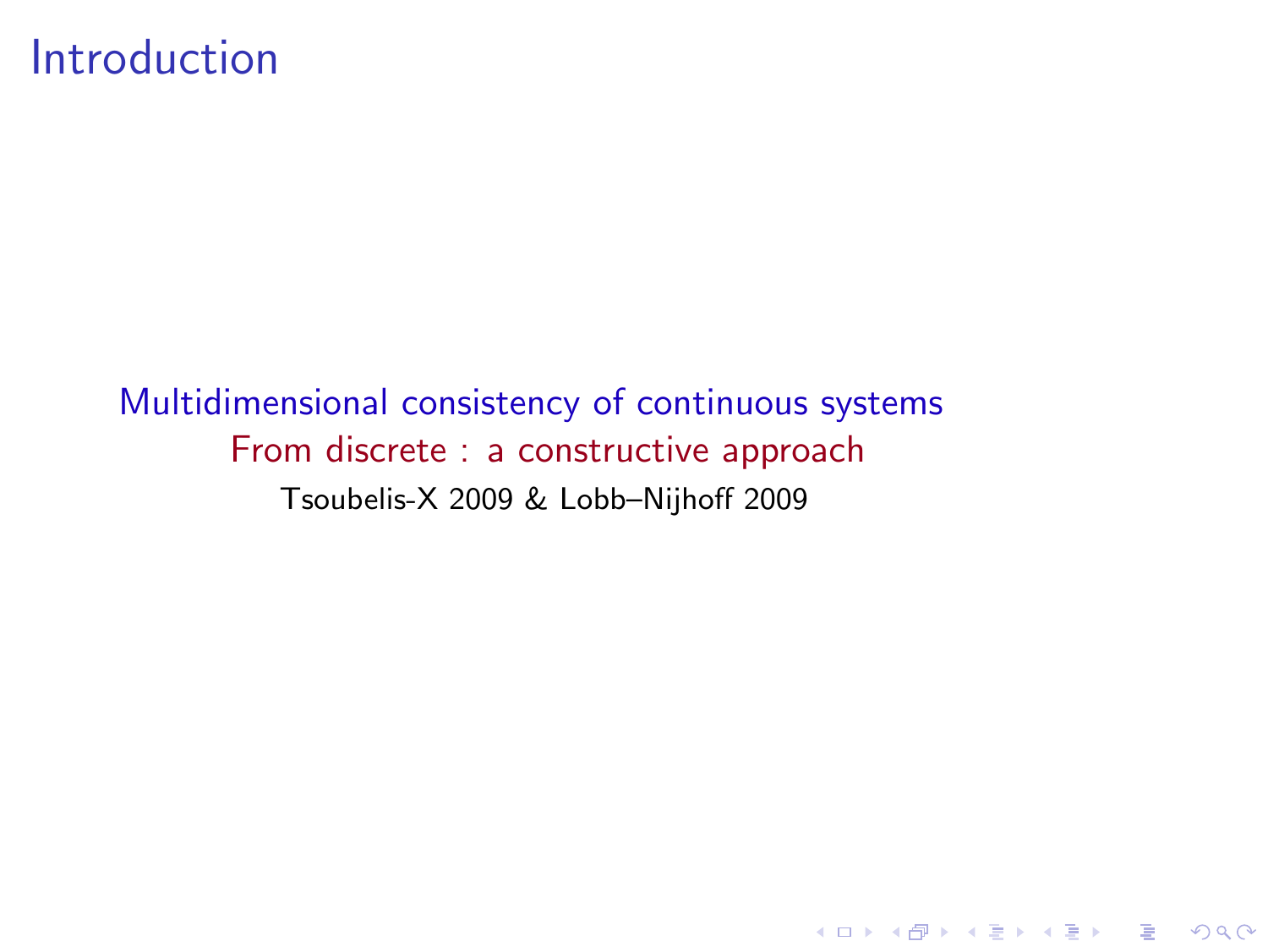#### **Notation**

✎ Independent variables

Discrete :  $n_1$ ,  $n_2$ , ... Continuous :  $\alpha_1, \alpha_2, \ldots$ 

 $\triangle$  Dependent variable  $u$ 

$$
u_i = u(\ldots, n_i + 1, \ldots; \alpha_1, \alpha_2, \ldots)
$$
  
\n
$$
u_{-j} = u(\ldots, n_j - 1, \ldots; \alpha_1, \alpha_2, \ldots)
$$
  
\n
$$
u_{ij} = u(\ldots, n_i + 1, \ldots, n_j + 1, \ldots; \alpha_1, \alpha_2, \ldots)
$$

K ロ ▶ K @ ▶ K 할 ▶ K 할 ▶ | 할 | ⊙Q @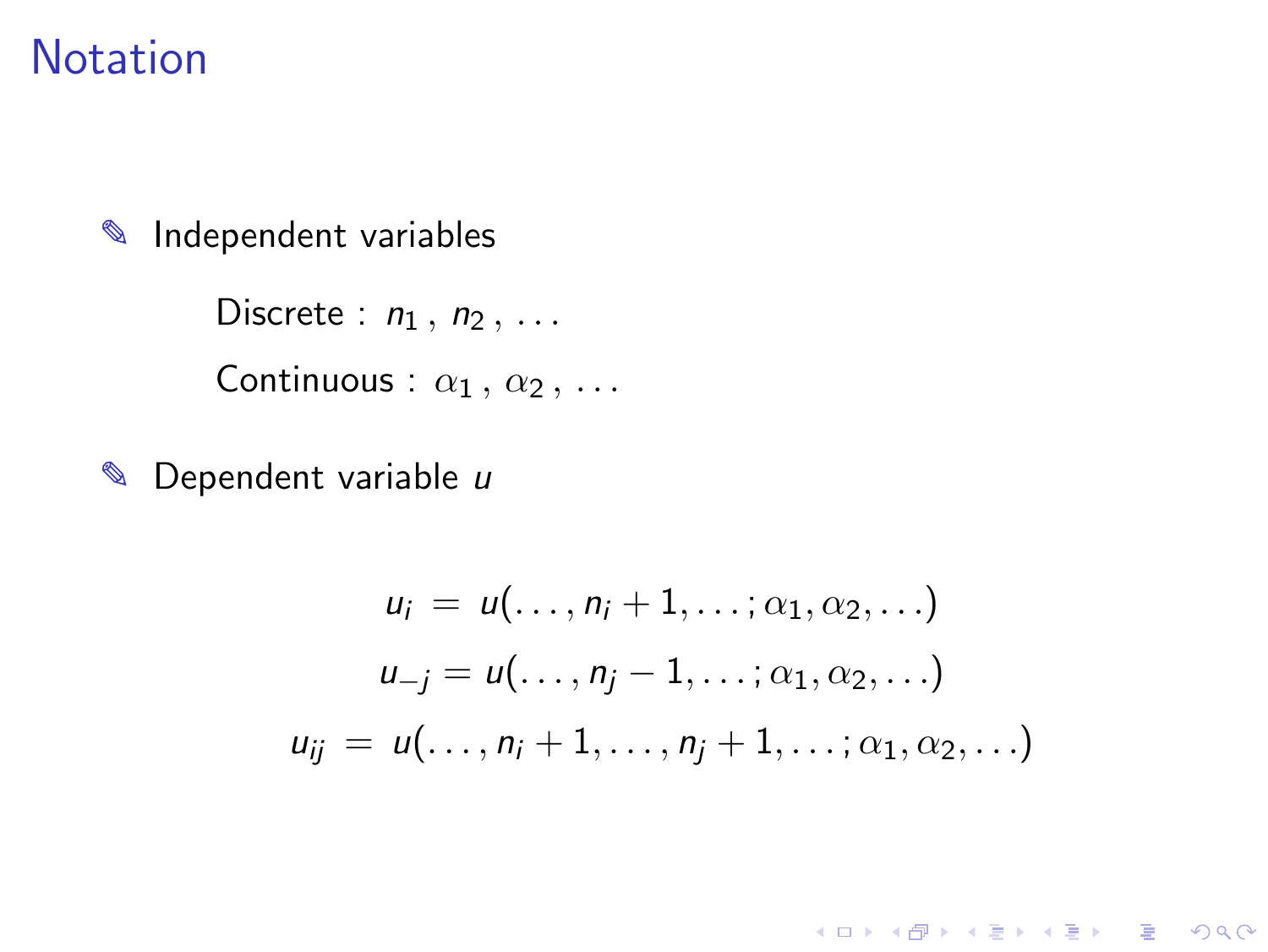## Discrete potential KdV equation (H1)

$$
(u - u_{ij})(u_i - u_j) = (\alpha_i - \alpha_j) \qquad (Q_{ij})
$$



*An elementary quadrilateral on the lattice*

① Autonomous & Affine linear

$$
2 Symmetric: Q_{ij} \equiv Q_{ji}
$$

③ Multidimensionally consistent

K ロ ▶ K @ ▶ K 할 > K 할 > 1 할 > 1 이익어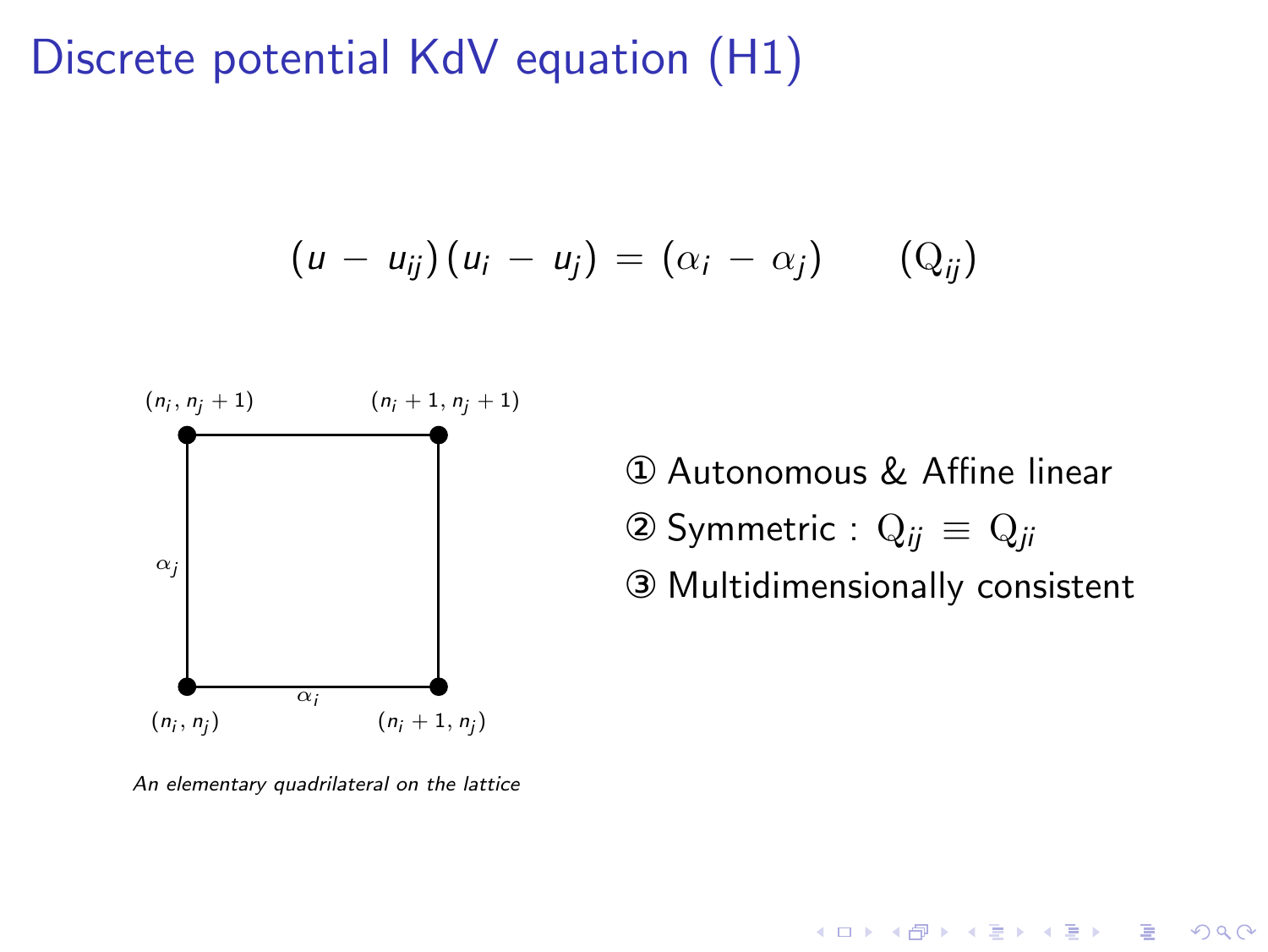### Multidimensional consistency



K ロ ▶ K @ ▶ K 할 ▶ K 할 ▶ | 할 | © 9 Q @

$$
(u - u_{ij})(u_i - u_j) = \alpha_i - \alpha_j
$$
  
\n
$$
(u - u_{jk})(u_j - u_k) = \alpha_j - \alpha_k
$$
  
\n
$$
(u - u_{ki})(u_k - u_i) = \alpha_k - \alpha_i
$$

Nijhoff F., Walker A. J. (2001) THE DISCRETE AND CONTINUOUS PAINLEVÉ VI HIERARCHY AND THE GARNIER SYSTEMS *Glasgow Math. J. A* 43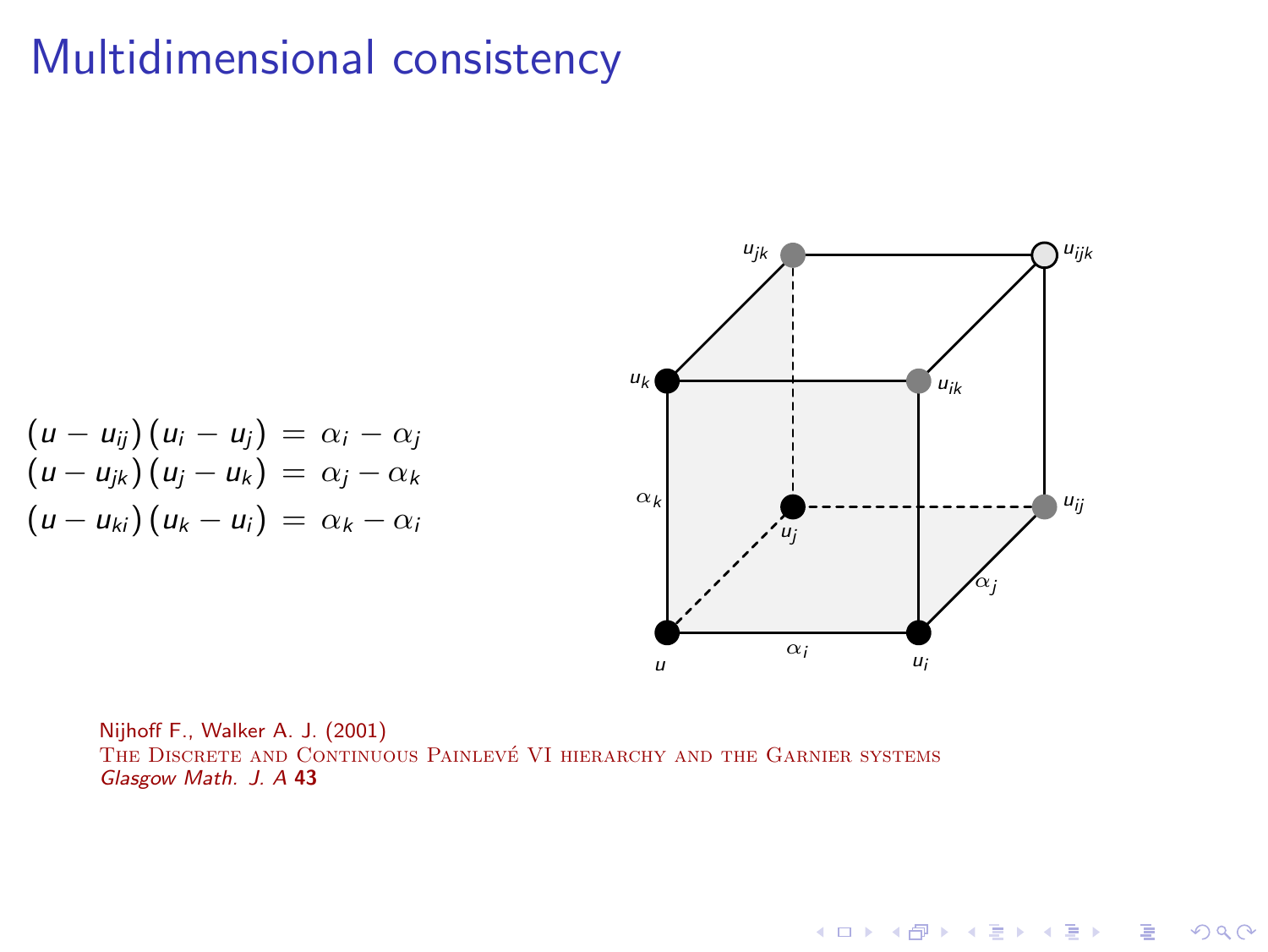### Bäcklund transformation

$$
(u - u_{ij})(u_i - u_j) = \alpha_i - \alpha_j
$$

$$
(u - u_{jk})(u_j - u_k) = \alpha_j - \alpha_k \quad (u - u_{ki})(u_k - u_i) = \alpha_k - \alpha_i
$$

- $\blacktriangleright$  Substitute the shifts of u in the k-direction by a function  $\tilde{u}$ .  $\blacktriangleright$  Replace the variable  $\alpha_k$  with  $\lambda$ .
- ✎ The resulting equations

$$
\begin{array}{l}\n\left(u-\tilde{u}_j\right)\left(u_j-\tilde{u}\right)=\alpha_j-\lambda \\
\left(u-\tilde{u}_i\right)\left(\tilde{u}-u_i\right)=\lambda-\alpha_i\n\end{array}\n\bigg\} \quad \text{(B}_{ij})
$$

constitute an auto-Bäcklund transformation for Q<sub>ii</sub>.

Atkinson J. (2008) BACKLUND TRANSFORMATIONS FOR INTEGRABLE LATTICE EQUATIONS *J. Phys. A: Math. Theor.* 41

XP (2009)

Integrability and symmetries of difference equations: the Adler–Bobenko–Suris case *Proceedings of the 4th Workshop "Group Analysis of Differential Equations & Integrable Systems"* p 226–242

**A DIA K RIA K E A CHA K H A VIO**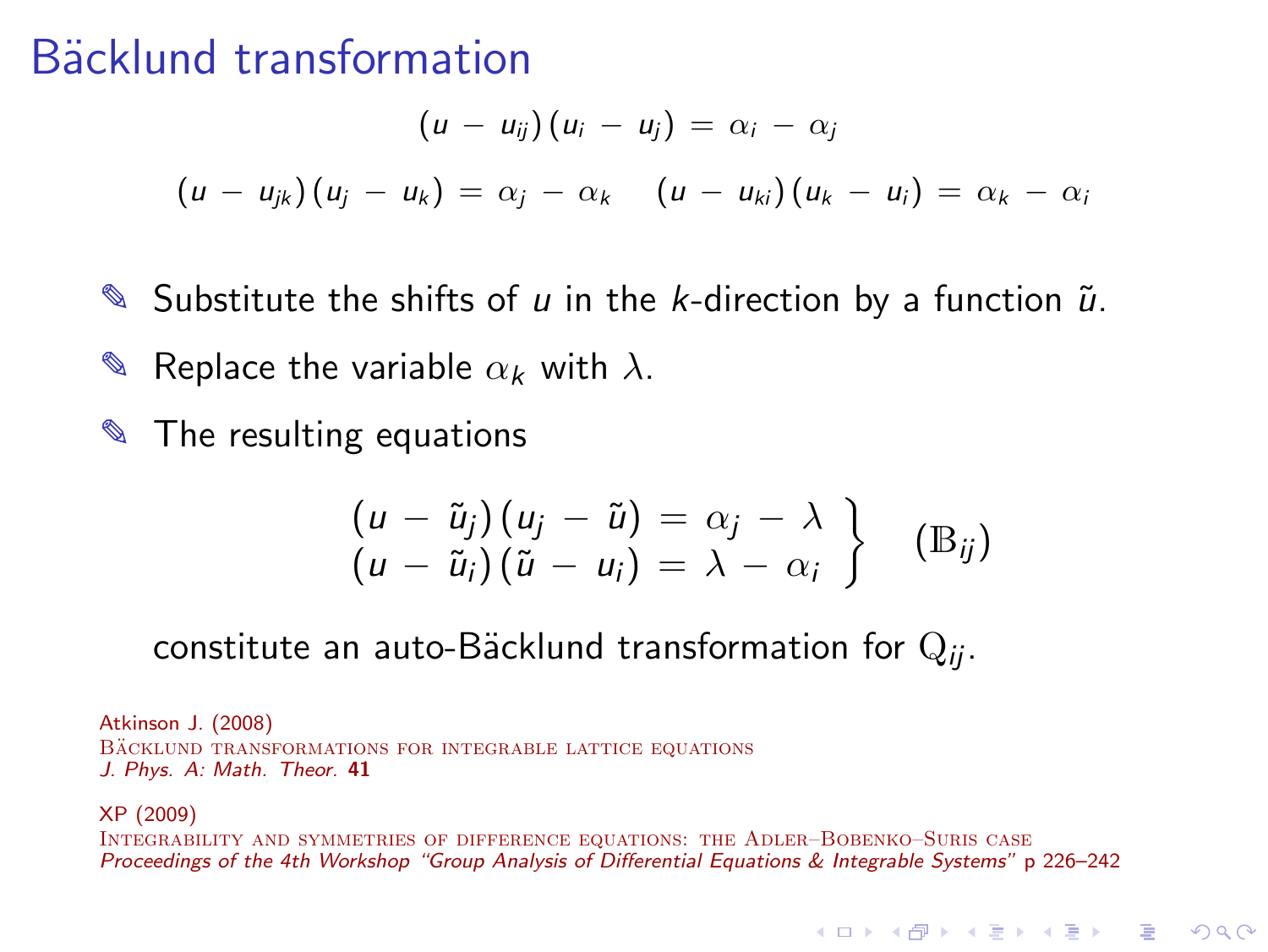## Bianchi permutability

The composition of two successive Bäcklund transformations according to the Bianchi commuting diagram leads to an algebraic relation similar to the discrete potential KdV.



 $(u - \tilde{u})(\tilde{u} - \hat{u}) = \lambda_1 - \lambda_2$ 

**KORK ERKER ER AGA** 

*Bianchi commuting diagram*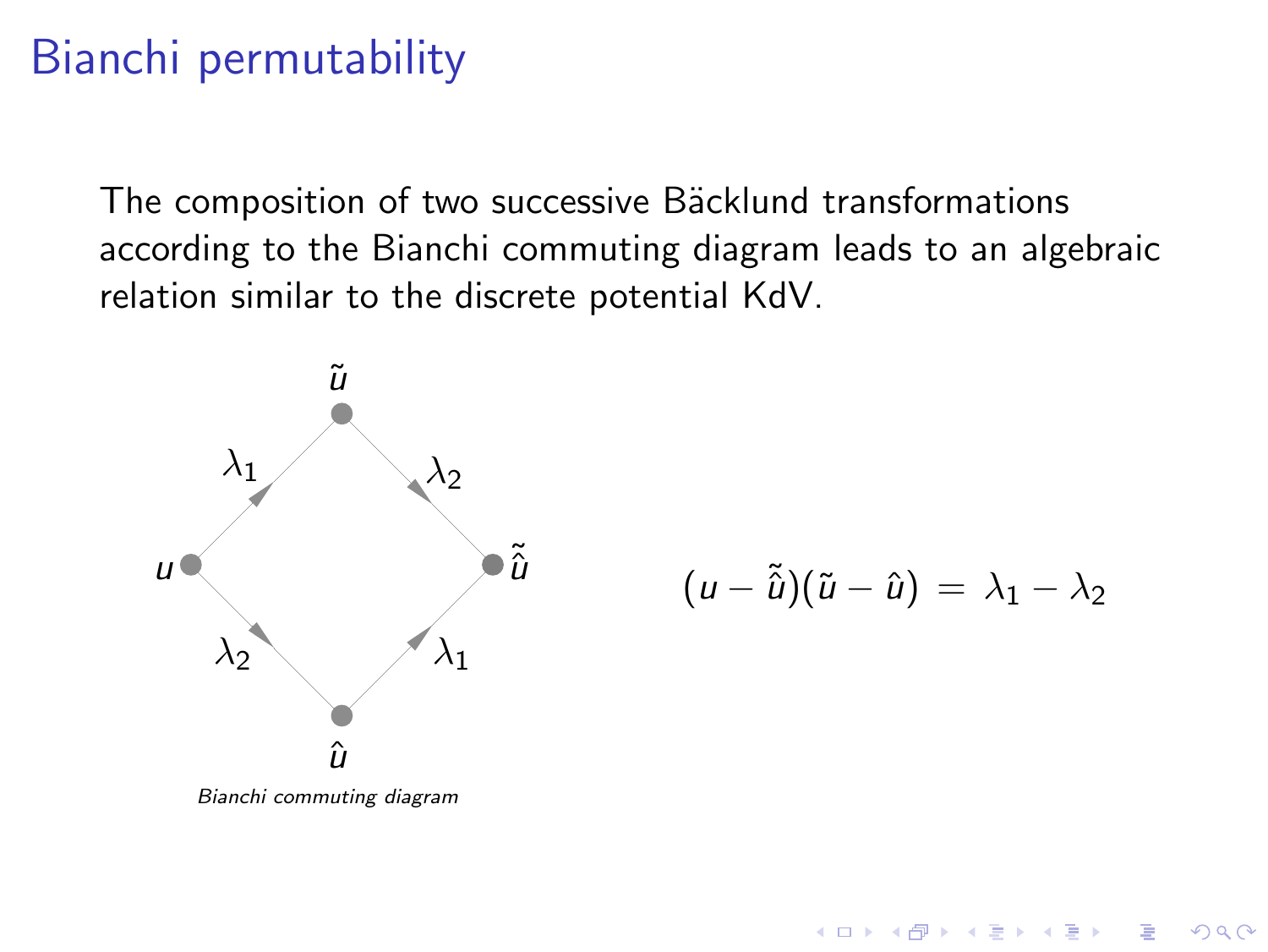## Lax pair

- $\triangleright$  A Lax pair can be derived from the consistency property.
- $\blacktriangleright$  It has the following form

$$
\Psi_i = \mathcal{L}^{(i)} \Psi, \quad \Psi_j = \mathcal{L}^{(j)} \Psi
$$

where

$$
\mathcal{L}^{(i)} := \frac{1}{\sqrt{\lambda - \alpha_i}} \left( \begin{array}{cc} u_i & -1 \\ u u_i - \alpha_i + \lambda & -u \end{array} \right)
$$

Nijhoff F. (2002) Lax pair for the Adler (lattice Krichever–Novikov) system *Phys. Lett. A* 297

XP (2009)

Integrability and symmetries of difference equations: the Adler–Bobenko–Suris case *Proceedings of the 4th Workshop "Group Analysis of Differential Equations & Integrable Systems"* p 226–242

**KORK EX KEY ARY YOUR**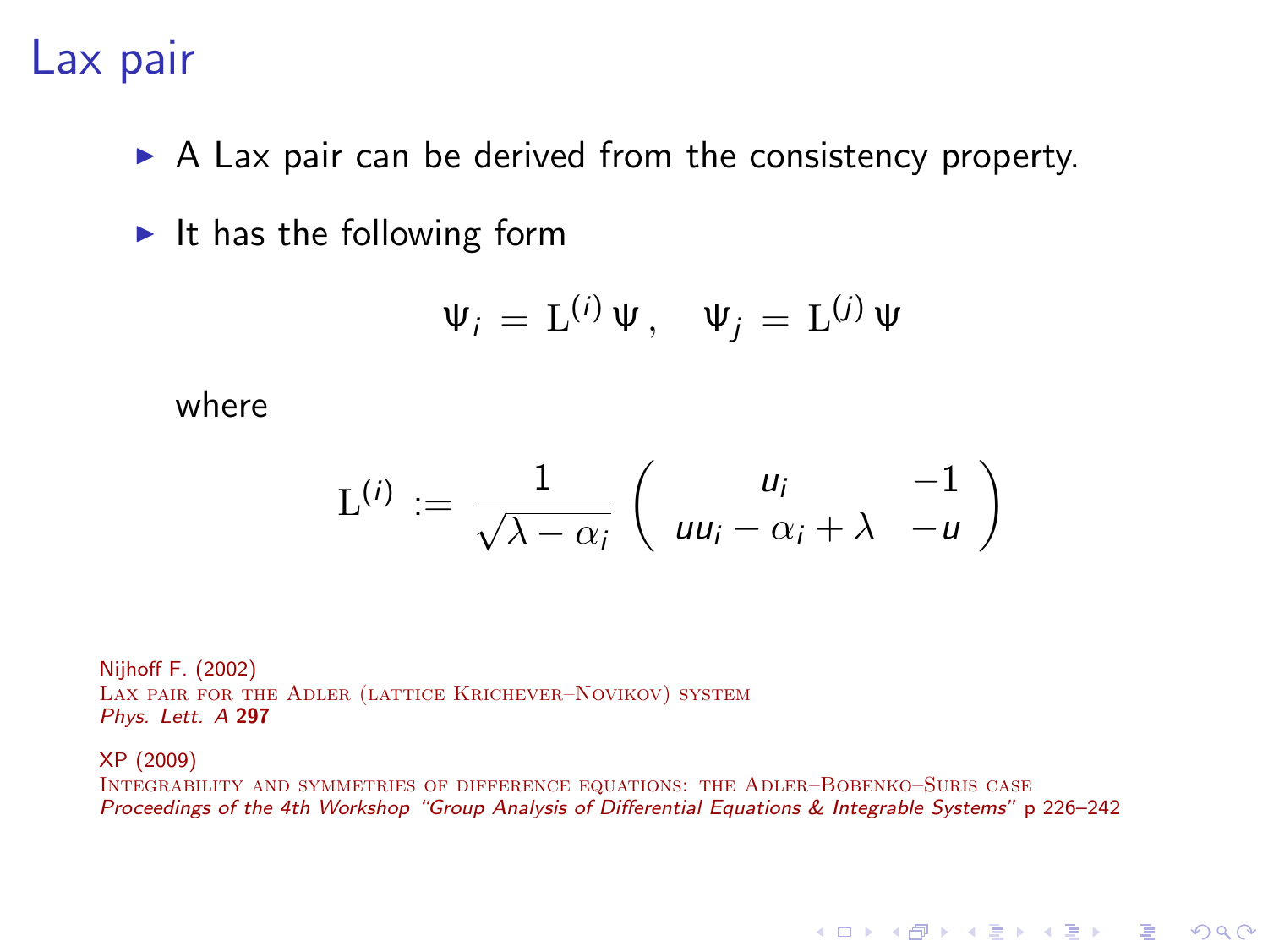#### Generalized symmetries

- $\triangleright$   $\mathbf{Q}_{ii}$  admits infinite hierarchies of generalized symmetries.
- $\blacktriangleright$  They have the following form

$$
\frac{\partial u}{\partial \epsilon_{is}} = \mathscr{R}_i^{\mathsf{s}} \left( \frac{1}{u_i - u_{-i}} \right), \quad \frac{\partial u}{\partial \epsilon_{js}} = \mathscr{R}_j^{\mathsf{s}} \left( \frac{1}{u_j - u_{-j}} \right)
$$

where the recursion operators are given by

$$
\mathscr{R}_i = \sum_{\ell=-\infty}^{\infty} \frac{\ell}{u_{i+\ell} - u_{-i+\ell}} \, \partial_{u_\ell}
$$

**A DIA K RIA K E A SA K H A K RIA K LE A SA CA** 

XP (2009)

Integrability and symmetries of difference equations: the Adler–Bobenko–Suris case *Proceedings of the 4th Workshop "Group Analysis of Differential Equations & Integrable Systems"* p 226–242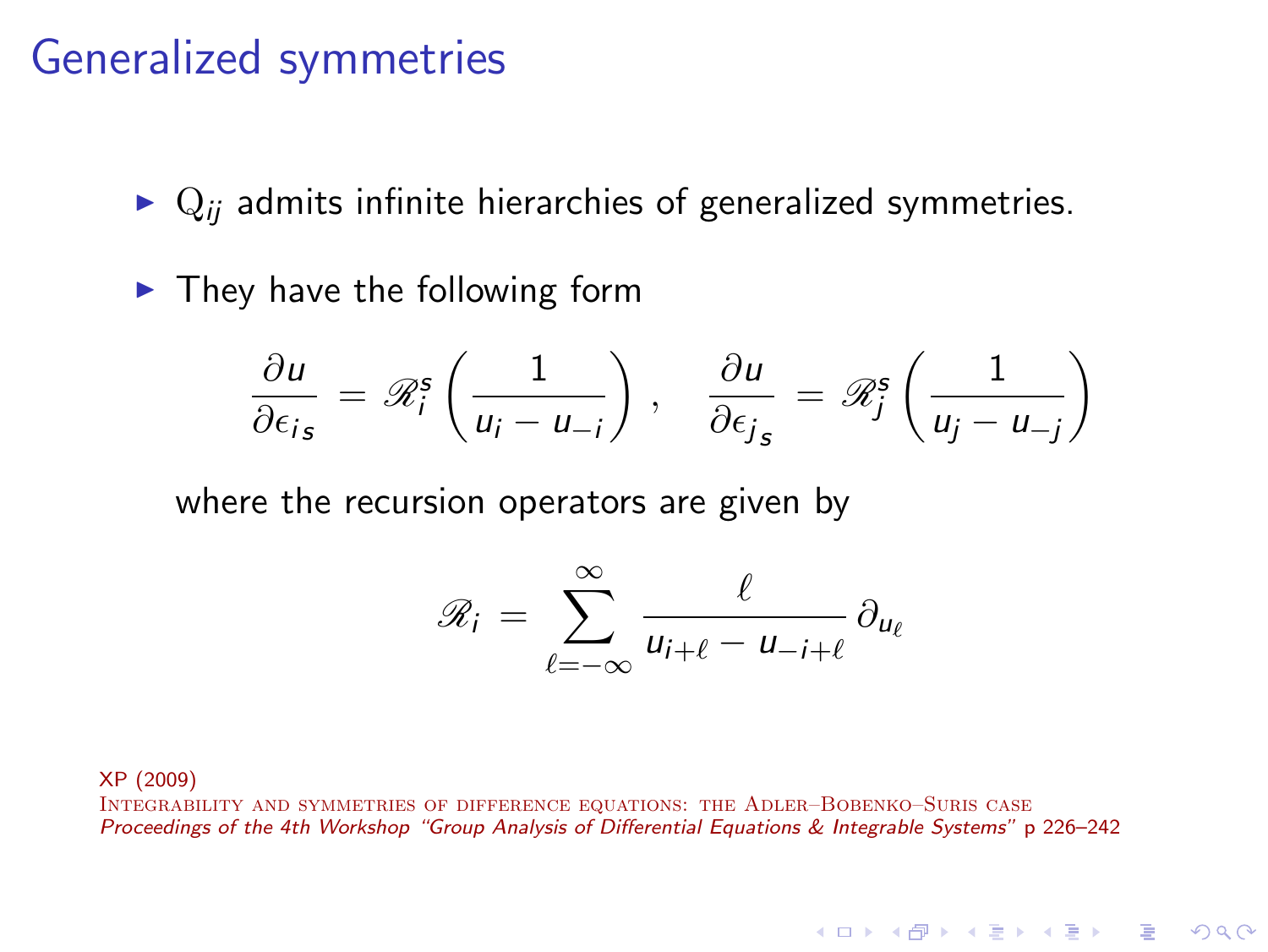## Generalized symmetries

- $\triangleright$   $\mathbf{Q}_{ii}$  admits infinite hierarchies of generalized symmetries.
- ▶ The equation admits a pair of extended symmetries (symmetries acting also on the parameters  $\alpha$ )

$$
\frac{\partial u}{\partial \tau_i} = \frac{n_i}{u_i - u_{-i}}, \quad \frac{\partial \alpha_i}{\partial \tau_i} = -1
$$
  

$$
\frac{\partial u}{\partial \tau_j} = \frac{n_j}{u_j - u_{-j}}, \quad \frac{\partial \alpha_j}{\partial \tau_j} = -1
$$

which play a particular role : They are **master symmetries** of the first members of each hierarchy.

**A DIA K RIA K E A SA K H A K RIA K LE A SA CA** 

XP (2009)

Integrability and symmetries of difference equations: the Adler–Bobenko–Suris case *Proceedings of the 4th Workshop "Group Analysis of Differential Equations & Integrable Systems"* p 226–242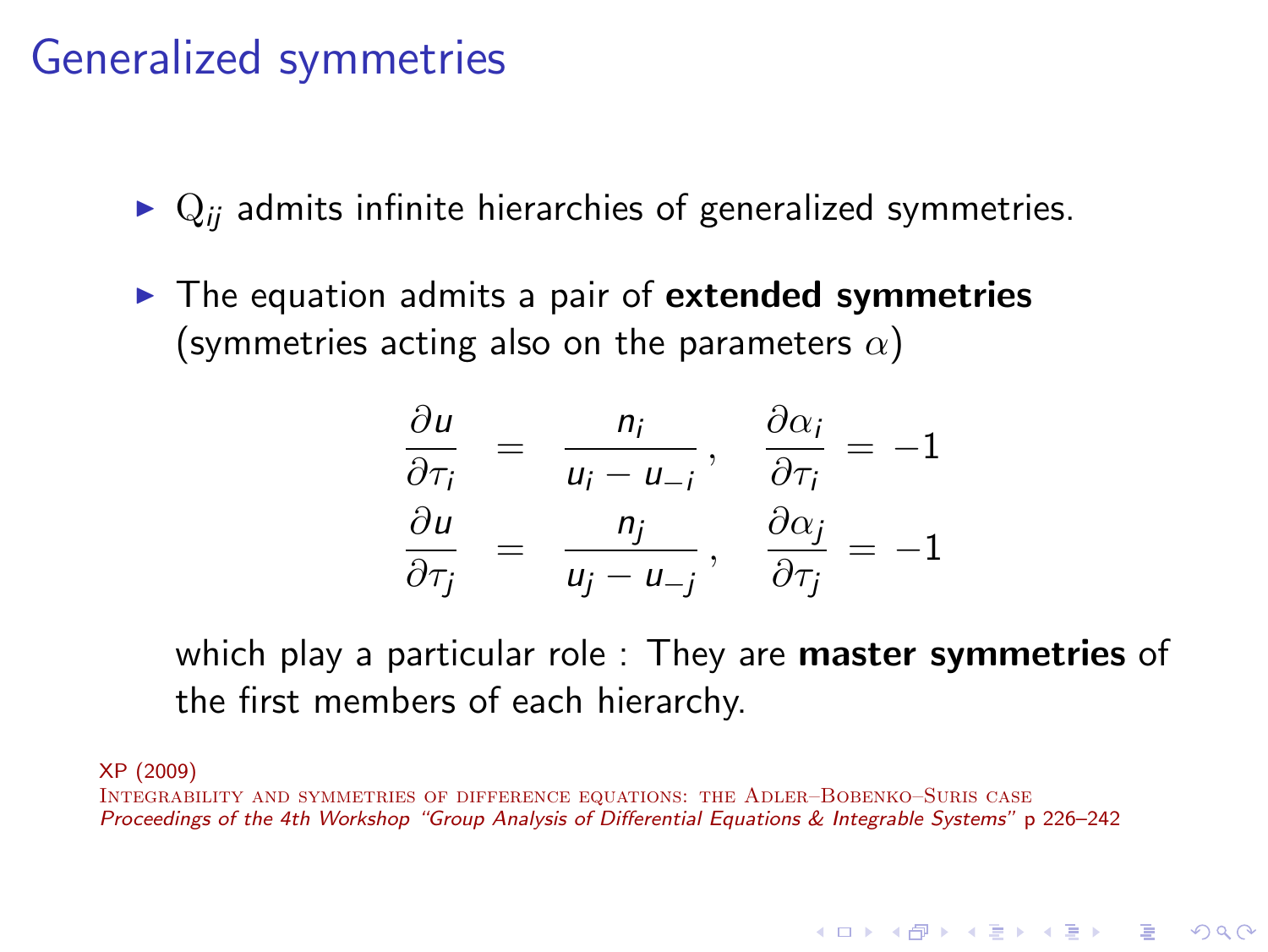### Continuously invariant solutions

Solutions of Q*ij* remaining invariant under the action of both of the master symmetries.

► Such solutions will satisfy  $Q_{ii}$  and the differential–difference equations

$$
\frac{\partial u}{\partial \alpha_i} + \frac{n_i}{u_i - u_{-i}} = 0 \qquad (R_i)
$$

$$
\frac{\partial u}{\partial \alpha_j} + \frac{n_j}{u_j - u_{-j}} = 0 \qquad (R_j)
$$

**A DIA K RIA K E A SA K H A K RIA K LE A SA CA** 

Tsoubelis D, XP (2009)

Continuous symmetric reductions of the Adler–Bobenko–Suris equations *J. Phys. A: Math. Theor.* 42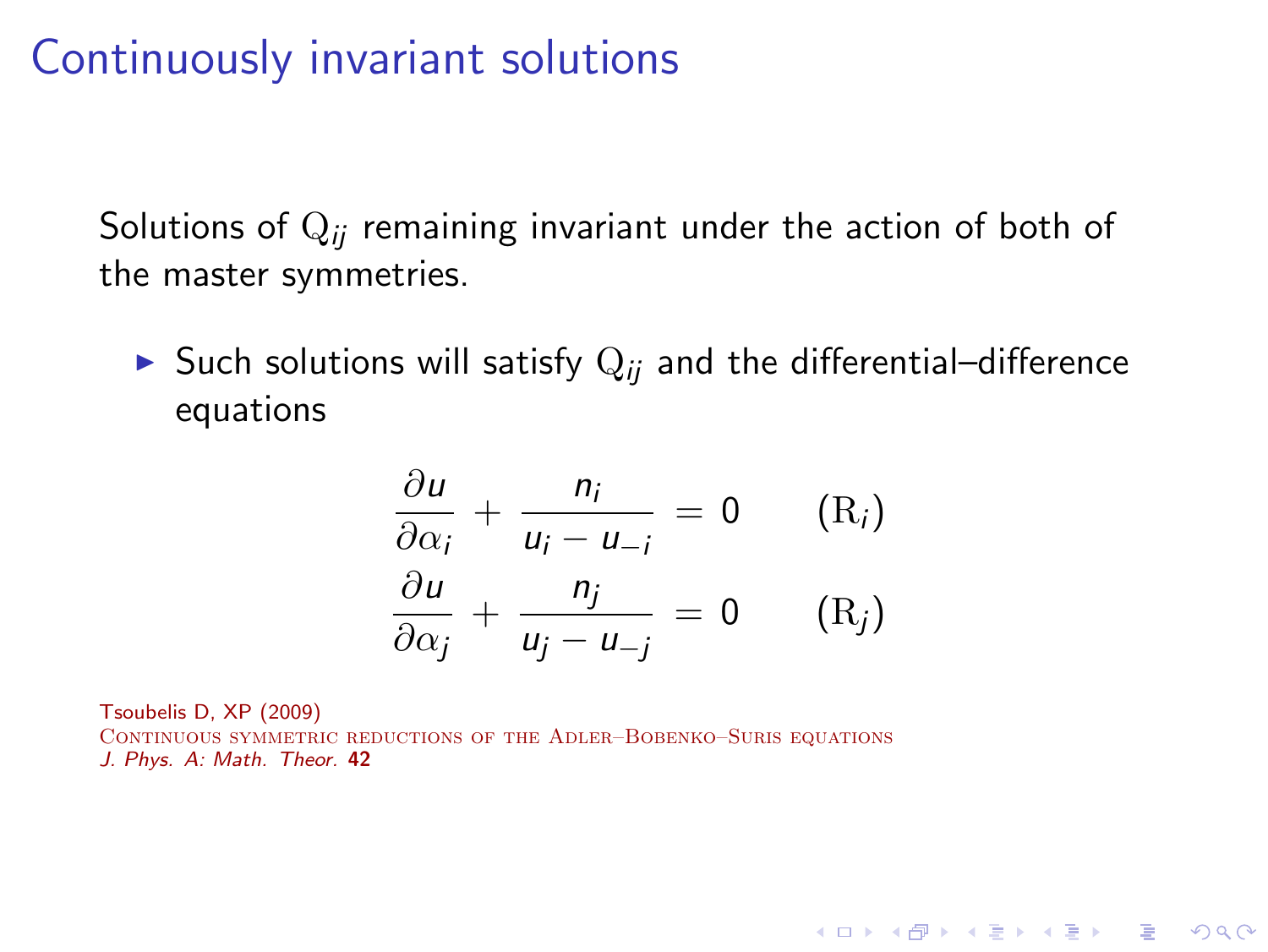#### Differential system

The previous differential–difference system is equivalent to

$$
\frac{\partial u_i}{\partial \alpha_j} = \frac{u_i - u_j}{\alpha_i - \alpha_j} \left( n_j - (u_i - u_j) \frac{\partial u}{\partial \alpha_j} \right)
$$
\n
$$
\frac{\partial u_j}{\partial \alpha_i} = \frac{u_j - u_i}{\alpha_j - \alpha_i} \left( n_i - (u_j - u_i) \frac{\partial u}{\partial \alpha_i} \right)
$$
\n
$$
\frac{\partial^2 u}{\partial \alpha_i \partial \alpha_j} = 2 \frac{u_i - u_j}{\alpha_i - \alpha_j} \frac{\partial u}{\partial \alpha_i} \frac{\partial u}{\partial \alpha_j} + \frac{n_i}{\alpha_i - \alpha_j} \frac{\partial u}{\partial \alpha_j} + \frac{n_j}{\alpha_j - \alpha_i} \frac{\partial u}{\partial \alpha_i}
$$
\n(S<sub>ij</sub>)

**KORK EXTERNE PROVIDE** 

Nijhoff F., Hone A., Joshi N.(2000) ON A SCHWARZIAN PDE ASSOCIATED WITH THE KDV HIERARCHY *Phys. Lett. A* 267

Tongas A., Tsoubelis D., XP (2001) A family of Integrable nonlinear equations of Hyperbolic type *J. Math. Phys.* 42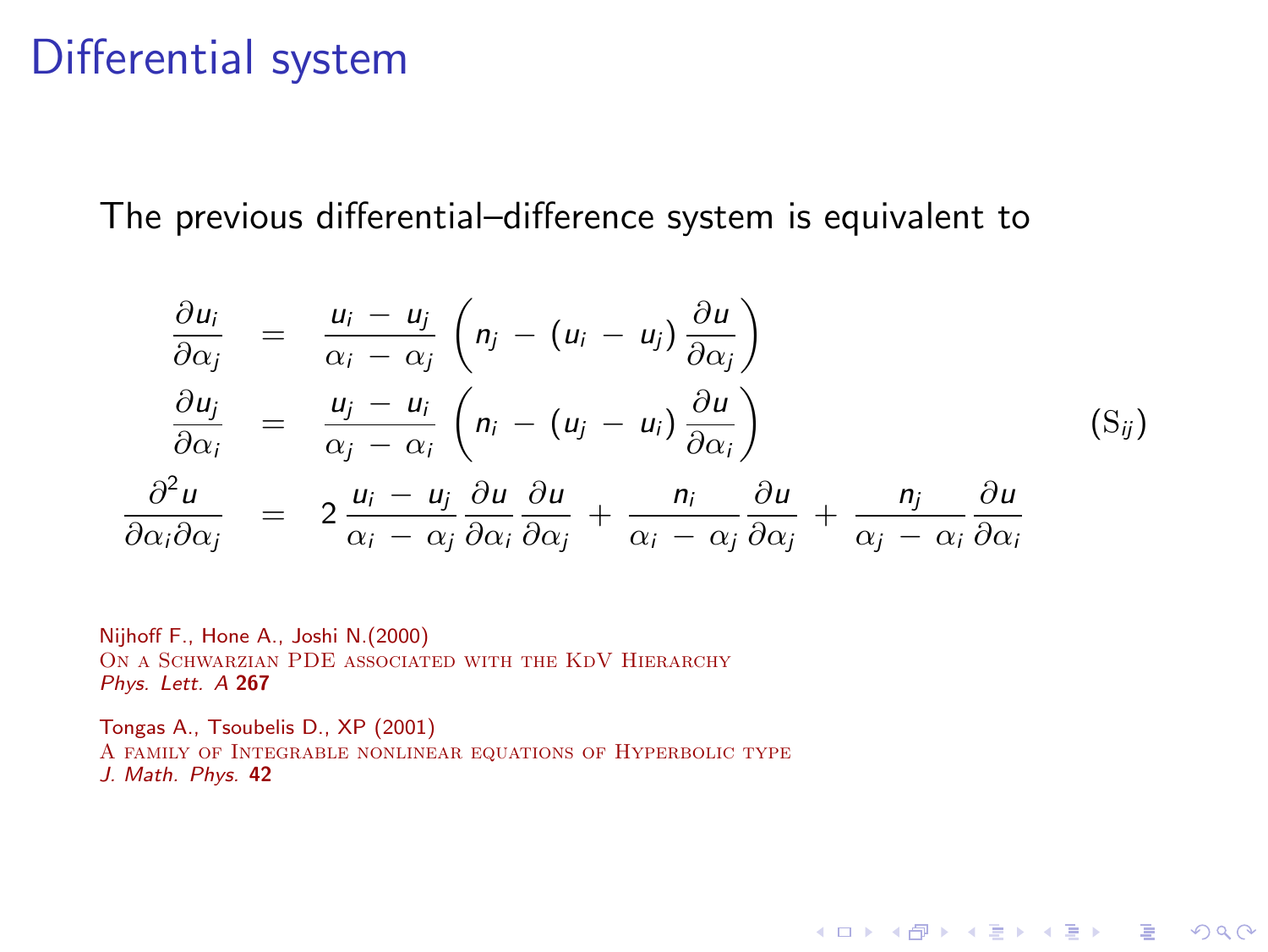## Properties of the continuous system

1. Symmetric

Interchanging the indices, the system remains invariant :  $S_{ii} \equiv S_{ii}$ .

2. Involution

S*ij* represents an involution of a fourth order equation

$$
\mathscr{R}(u; n_i, n_j) = 0, \quad \mathscr{R}(u_i; n_i+1, n_j) = 0, \quad \mathscr{R}(u_j; n_i, n_j+1) = 0
$$

- 3. Multidimensionally consistent Systems  $S_{ij}$ ,  $S_{jk}$  and  $S_{ki}$  are compatible.
- 4. Integrable

 $S_{ii}$  admits an auto-Bäcklund transformation and a Lax pair.

**A DIA K RIA K E A SA K H A K RIA K LE A SA CA**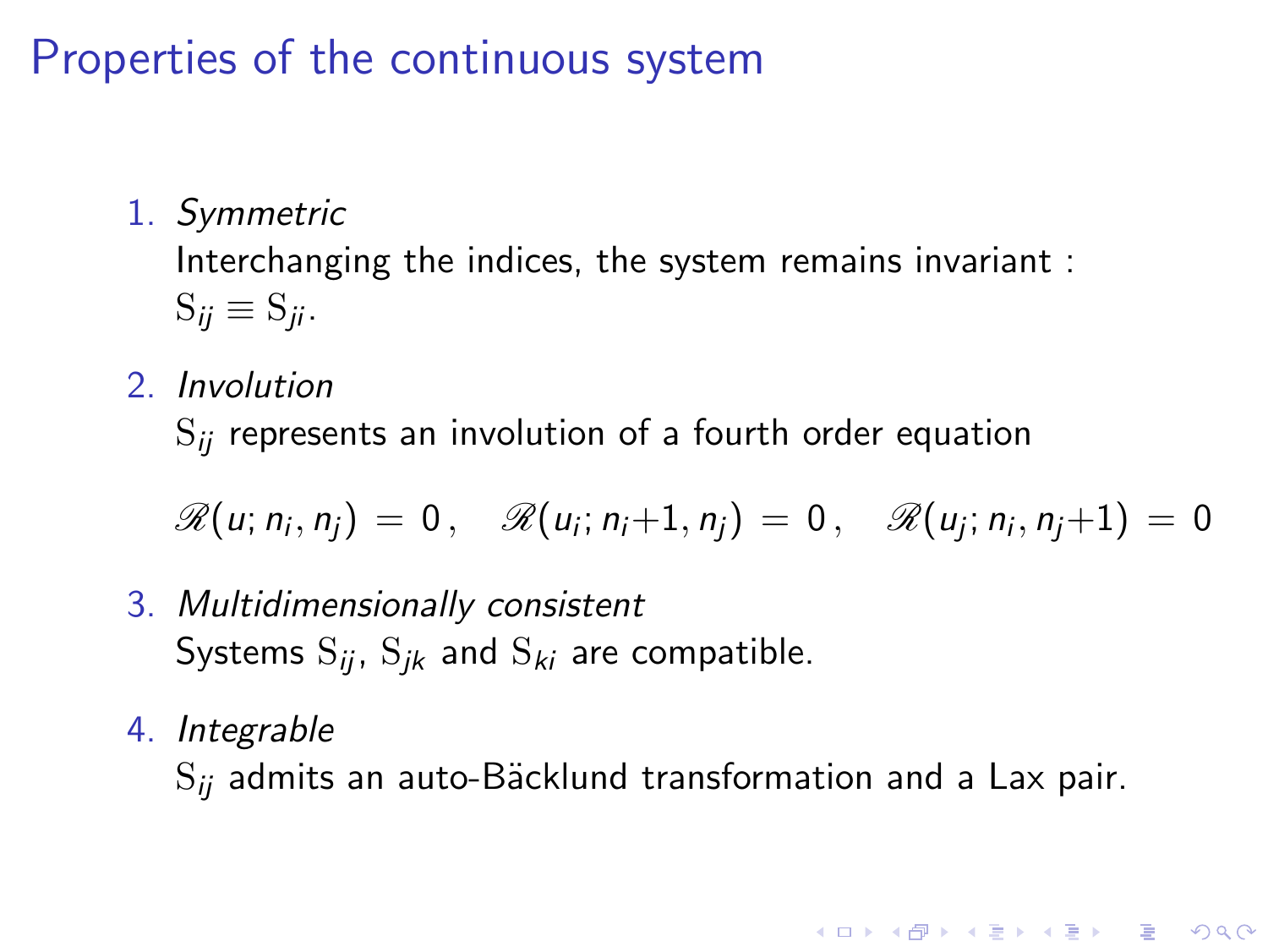### Multidimensional consistency

- $\triangleright$  It follows directly from the consistency of its discrete analog, i.e. the system  $(Q_{ii})$ ,  $(R_i)$ ,  $(R_i)$ .
- ► The two different ways to evaluate  $\partial_{\alpha_j}\partial_{\alpha_k}u_i$  lead to the same result. The same holds for the three different ways yielding  $\partial_{\alpha_i}\partial_{\alpha_j}\partial_{\alpha_k}$ u.

Thus, we can consider all the  $S_{ii}$ 's as an infinite dimensional system of the following form

$$
\frac{\partial u_i}{\partial \alpha_j} = \frac{u_i - u_j}{\alpha_i - \alpha_j} \left( n_j - (u_i - u_j) \frac{\partial u}{\partial \alpha_j} \right), \quad i \neq j
$$
  

$$
\frac{\partial^2 u}{\partial \alpha_i \partial \alpha_j} = 2 \frac{u_i - u_j}{\alpha_i - \alpha_j} \frac{\partial u}{\partial \alpha_i} \frac{\partial u}{\partial \alpha_j} + \frac{n_i}{\alpha_i - \alpha_j} \frac{\partial u}{\partial \alpha_j} + \frac{n_j}{\alpha_j - \alpha_i} \frac{\partial u}{\partial \alpha_i}
$$

**K ロ ▶ K @ ▶ K 할 X X 할 X → 할 X → 9 Q Q ^**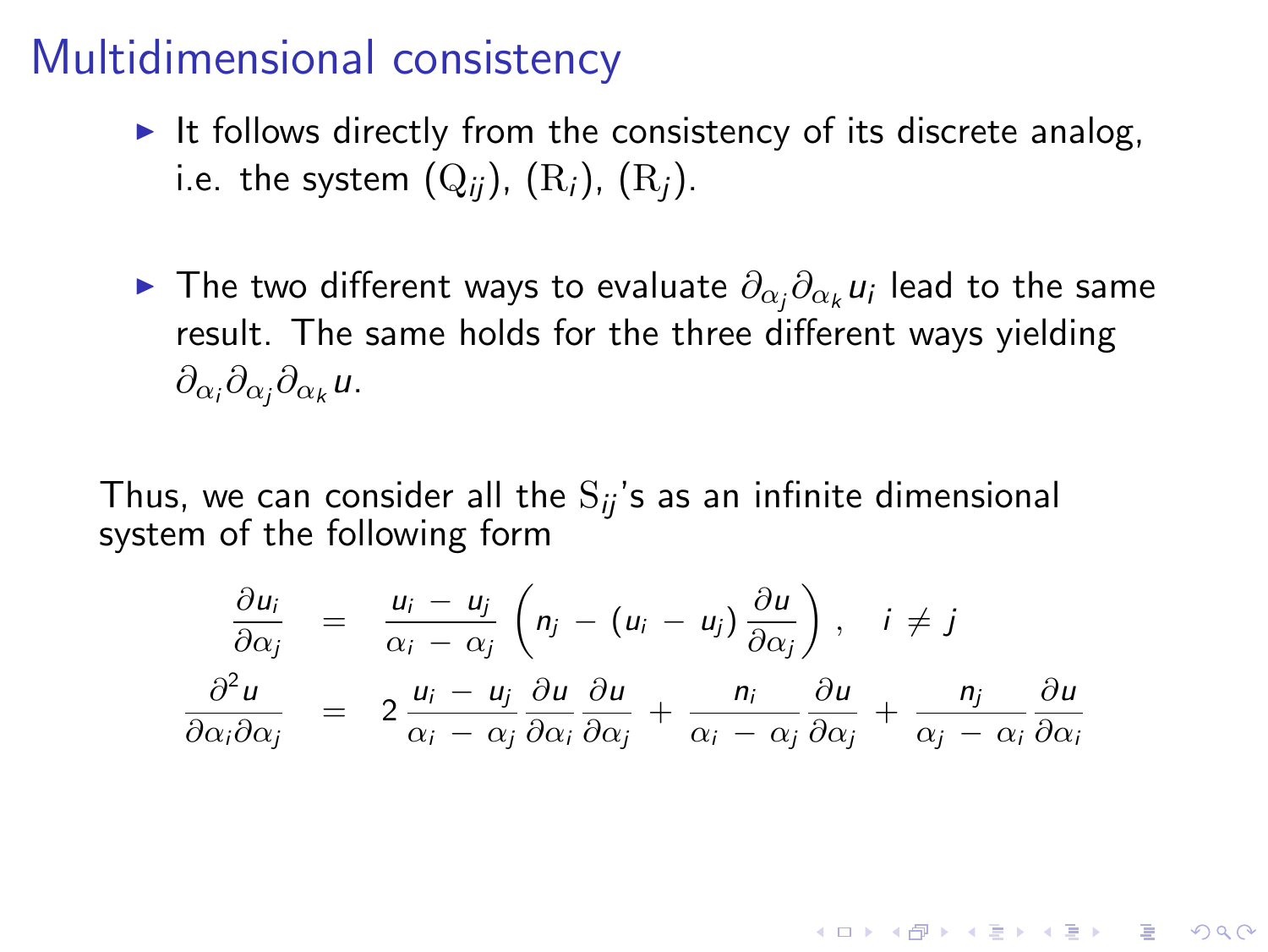#### Bäcklund transformation

Employing the consistency of  $S_{ij}$ , one can derive the following auto-Bäcklund transformation for it

$$
\frac{\partial \tilde{u}}{\partial \alpha_i} = \frac{\tilde{u} - u_i}{\lambda - \alpha_i} \left( n_i - (\tilde{u} - u_i) \frac{\partial u}{\partial \alpha_i} \right)
$$
  
\n
$$
\frac{\partial \tilde{u}}{\partial \alpha_j} = \frac{\tilde{u} - u_j}{\lambda - \alpha_j} \left( n_j - (\tilde{u} - u_j) \frac{\partial u}{\partial \alpha_j} \right)
$$
  
\n
$$
(u - \tilde{u}_j) (u_j - \tilde{u}) = \alpha_j - \lambda
$$
  
\n
$$
(u - \tilde{u}_i) (\tilde{u} - u_i) = \lambda - \alpha_i
$$
 (Bij)

**KORK EXTERNE PROVIDE** 

Tsoubelis D, XP (2009) CONTINUOUS SYMMETRIC REDUCTIONS OF THE ADLER-BOBENKO-SURIS EQUATIONS *J. Phys. A: Math. Theor.* 42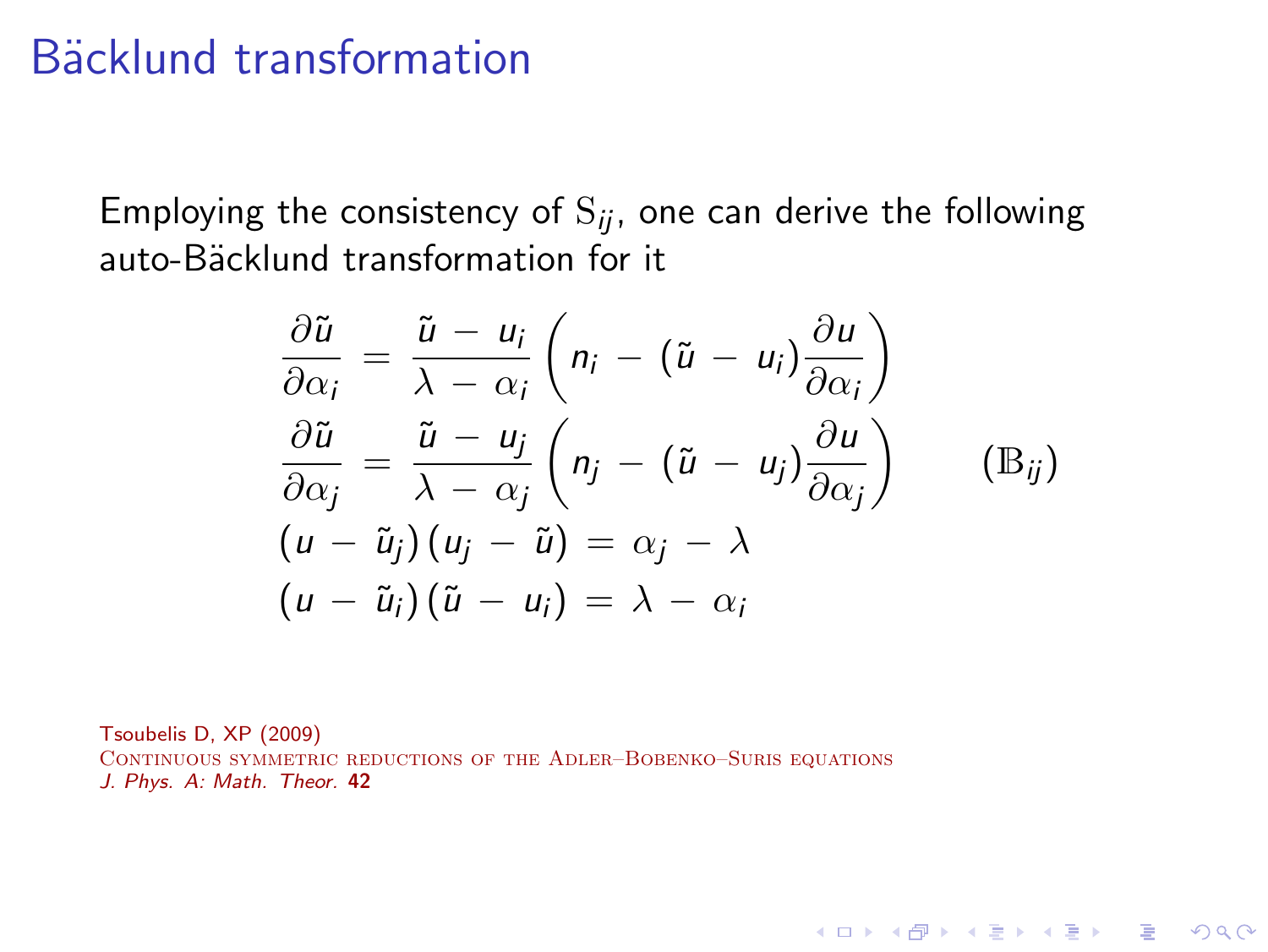## Bianchi permutability

The Bianchi permutability diagram and the Bäcklund transformation lead again to the discrete KdV equation!



 $(u - \tilde{\hat{u}})(\tilde{u} - \hat{u}) = \lambda_1 - \lambda_2$  $(u_i - \tilde{\hat{u}}_i)(\tilde{u}_i - \hat{u}_i) = \lambda_1 - \lambda_2$  $(u_i - \tilde{\hat{u}}_i)(\tilde{u}_i - \hat{u}_i) = \lambda_1 - \lambda_2$ 

 $\overline{z}$  (  $\overline{z}$  )  $\overline{z}$  )  $\overline{z}$  )  $\overline{z}$  )  $\overline{z}$ 

 $QQ$ 

*Bianchi commuting diagram*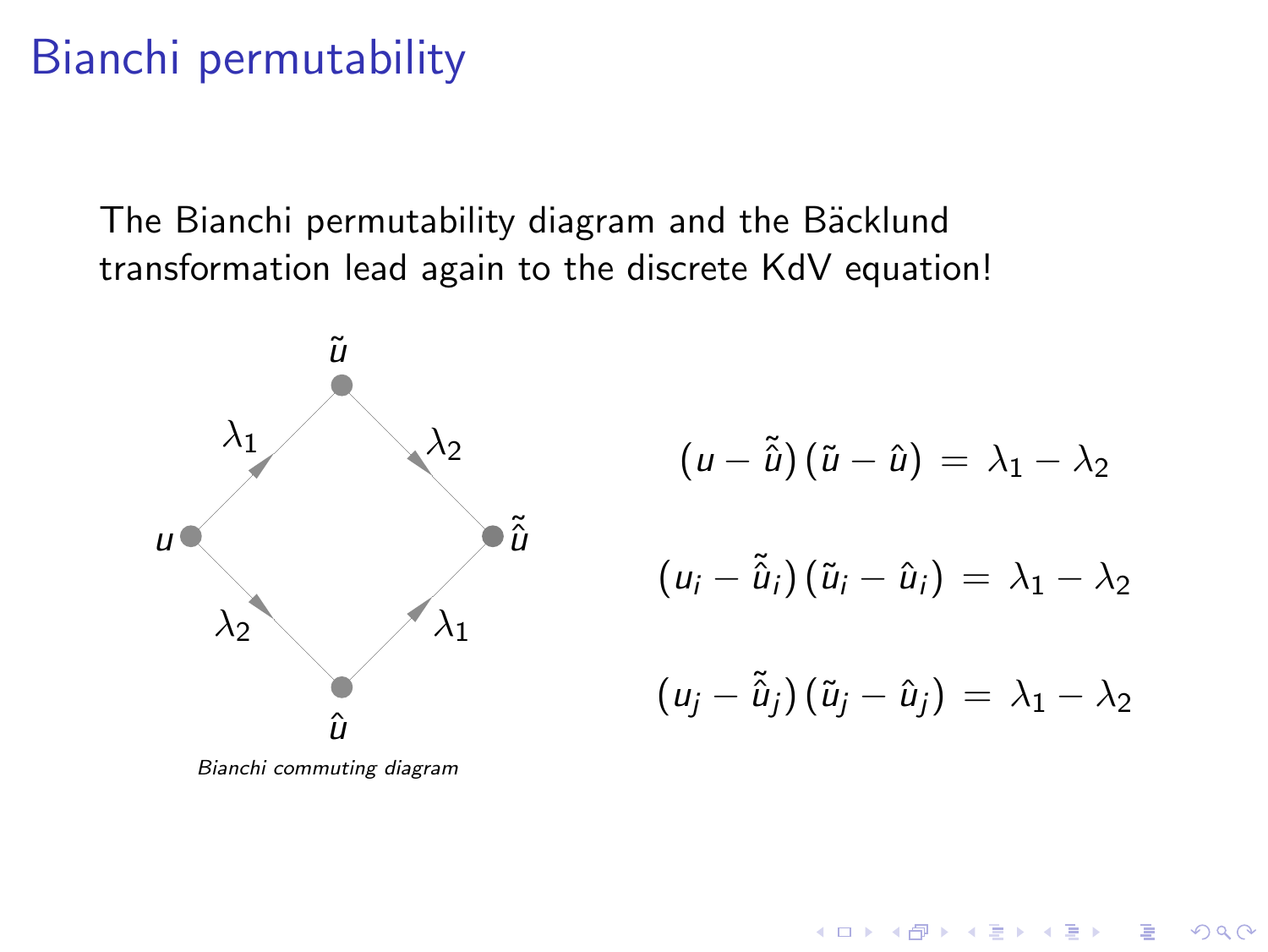#### Lax pair

From the auto-Bäcklund transformation one can derive the following Lax pair for S*ij*

$$
\frac{\partial \Psi}{\partial \alpha_i} = \mathbf{M}^{(i)} \Psi, \quad \frac{\partial \Psi}{\partial \alpha_j} = \mathbf{M}^{(j)} \Psi
$$

where

$$
\mathrm{M}^{(i)} \, := \, \frac{1}{\alpha_i - \lambda} \left( \begin{array}{c} \frac{1}{2} \left( n_i + 2 u_i \frac{\partial u}{\partial \alpha_i} \right) & -\frac{\partial u}{\partial \alpha_i} \\ u_i \left( n_i + u_i \frac{\partial u}{\partial \alpha_i} \right) & -\frac{1}{2} \left( n_i + 2 u_i \frac{\partial u}{\partial \alpha_i} \right) \end{array} \right)
$$

K ロ ▶ K @ ▶ K 할 ▶ K 할 ▶ | 할 | © 9 Q @

Tsoubelis D, XP (2009) Continuous symmetric reductions of the Adler–Bobenko–Suris equations *J. Phys. A: Math. Theor.* 42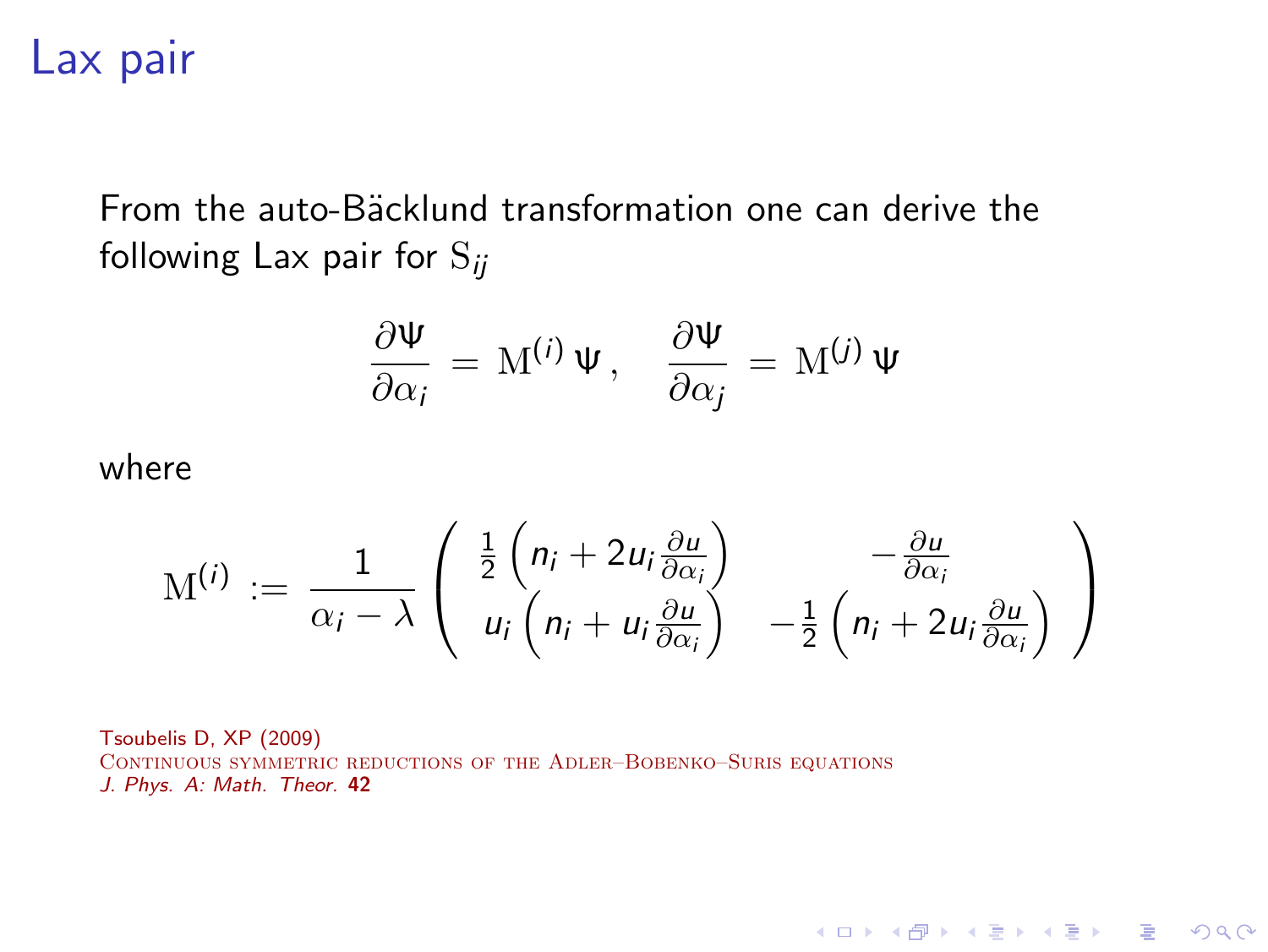## Darboux transformations

The Lax pair for the discrete KdV

$$
\Psi_i = \mathcal{L}^{(i)} \Psi := \frac{1}{\sqrt{\lambda - \alpha_i}} \begin{pmatrix} u_i & -1 \\ uu_i - \alpha_i + \lambda & -u \end{pmatrix} \Psi
$$

and the one for the continuous system

$$
\frac{\partial \Psi}{\partial \alpha_i} = \mathbf{M}^{(i)} \Psi := \frac{1}{\alpha_i - \lambda} \begin{pmatrix} \frac{1}{2} \left( n_i + 2 u_i \frac{\partial u}{\partial \alpha_i} \right) & -\frac{\partial u}{\partial \alpha_i} \\ u_i \left( n_i + u_i \frac{\partial u}{\partial \alpha_i} \right) & -\frac{1}{2} \left( n_i + 2 u_i \frac{\partial u}{\partial \alpha_i} \right) \end{pmatrix} \Psi
$$

are compatible.

$$
D_{\alpha_i}L^{(i)} + L^{(i)}M^{(i)} = M_i^{(i)}L^{(i)}
$$
  

$$
D_{\alpha_j}L^{(i)} + L^{(i)}M^{(j)} = M_i^{(j)}L^{(i)}
$$

KO K K Ø K K I K I LA LI I LA K V K LA LI I LA V LA LI